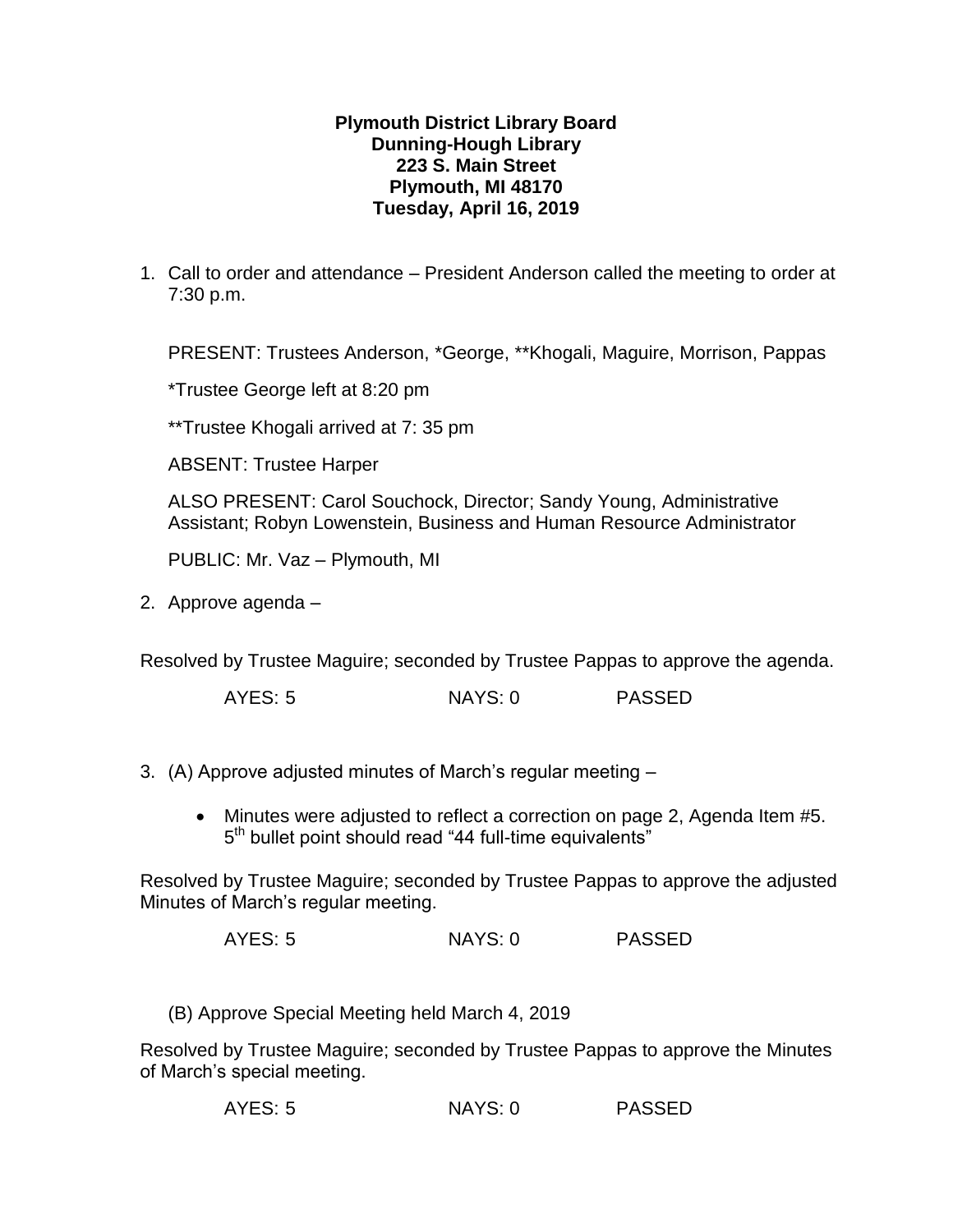- 4. Public comment
	- Mr. Vaz requested to wait until Agenda Item #8.1 to make his comments according to Robert's Rules of Conduct
- 5. Financial report and list of March's bills
	- Director Souchock informed the Board that the Library has received its Personal Property Tax check in the amount of \$123,856. This is the amount the Library can generally expect to receive moving forward
	- The insurance company has reimbursed the Library for its losses due to water damage to the frozen fire suppression pipes. Insulation has been installed along walls in man floor men's room. Director Souchock is also researching the status of the stand-alone heating unit, in the attic to keep the pipes warm, to determine if it can be added to the current generator in the event of a power outage
	- A Township Tax Abatement passed, which means an increase in jobs for the community but short term tax loss
	- The Library budgeted 98.5% and has received more than that so far in tax revenue

Resolved by Trustee Maguire; seconded by Trustee Khogali to accept the financial report.

AYES: 6 NAYS: 0 PASSED

Resolved by Trustee Maguire; seconded by Trustee Morrison to approve for payment check numbers 27908 through 28028 and March's payroll and retirement transfers and monthly interest notices.

AYES: 6 NAYS: 0 PASSED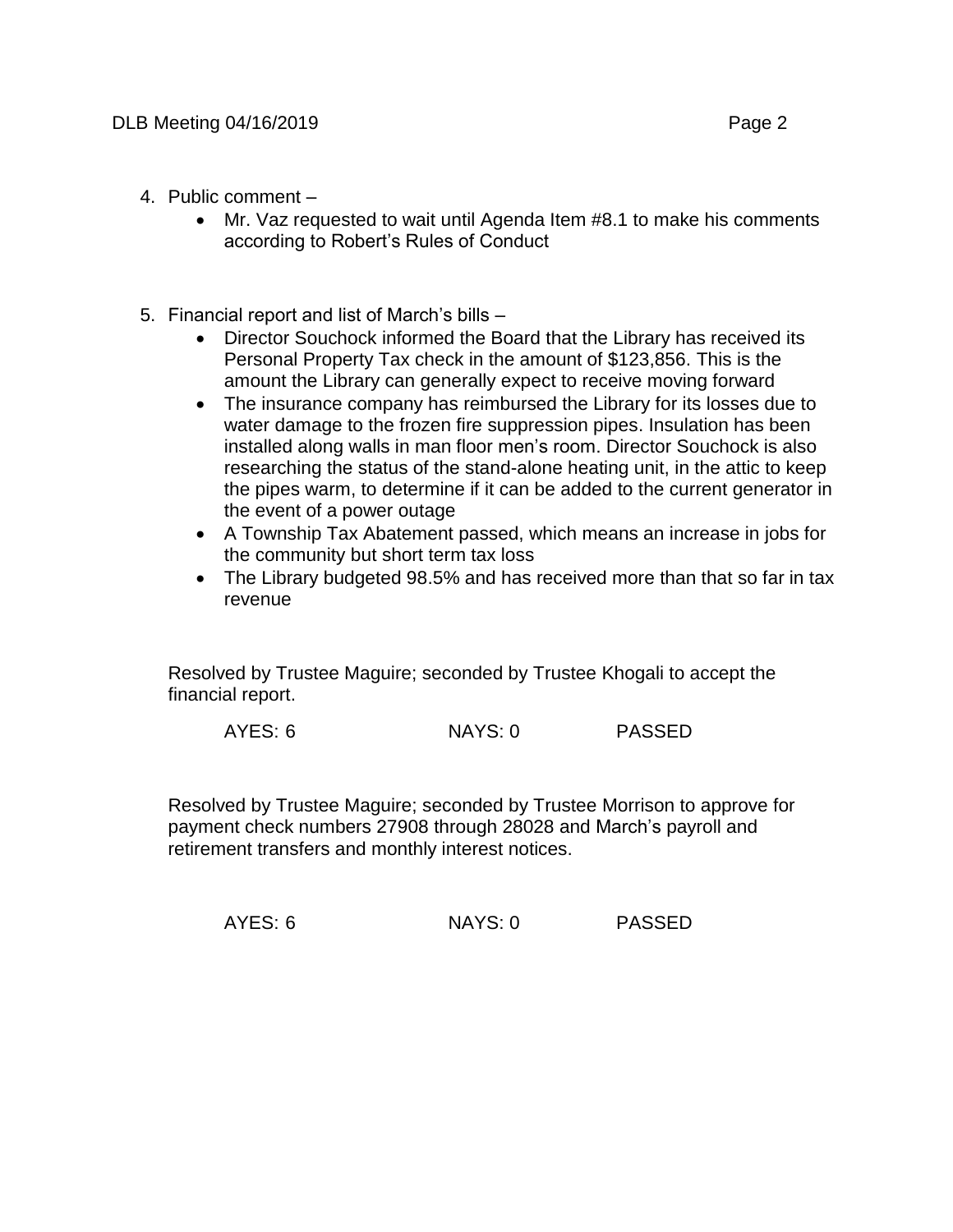- 6. Librarians' Report
	- The Plymouth District Library was featured at the United Ways Annual meeting, which was attended by Director Souchock. Two years ago United Way funded a bus for the Salvation Army to bring kids to the Library. It was a great opportunity to introduce children to our library and show them what it has to offer
	- Since the Library is considered a premier location in Plymouth, Doug Willett has offered to create a 360 degree 3D video of the Library, at no cost to the Library.
	- American Creed kick-off on Saturday, on what it means to be an American, was a great success with approximately 40 people attending the event
	- Last evening Carol Souchock and Susan Stoney hosted a table at the Annual Chamber Showcase at Inn at St. John focusing on the Library's apps and services provided
	- On April  $30<sup>th</sup>$ , the Chamber of Commerce has invited the Library to promote the Library's Reference USA at a monthly workshop
	- Director Souchock invited the board members to attend the luncheon on May 29<sup>th</sup> at 11:30 am to honor the Library's volunteers
	- 6.1 Trustee Reports None
- 7. Committee Reports
	- 7.1 Building Committee No Meeting in March
	- 7.2 Personnel Committee No Meeting in March
	- 7.3 Goals Committee No Meeting in March
- 8. Old Business
	- 8.1 Emergency Lighting Update
		- Director Souchock gave the board an update on the emergency lighting project. The work begins tomorrow. Director Souchock had previously asked for approval of up to \$60,500, which would give her the option to sign a contract with the lowest bidder and the second lowest bidder. The low bid worked out and the project's costs are expected to be approximately \$49,475. The project should take about a month to complete